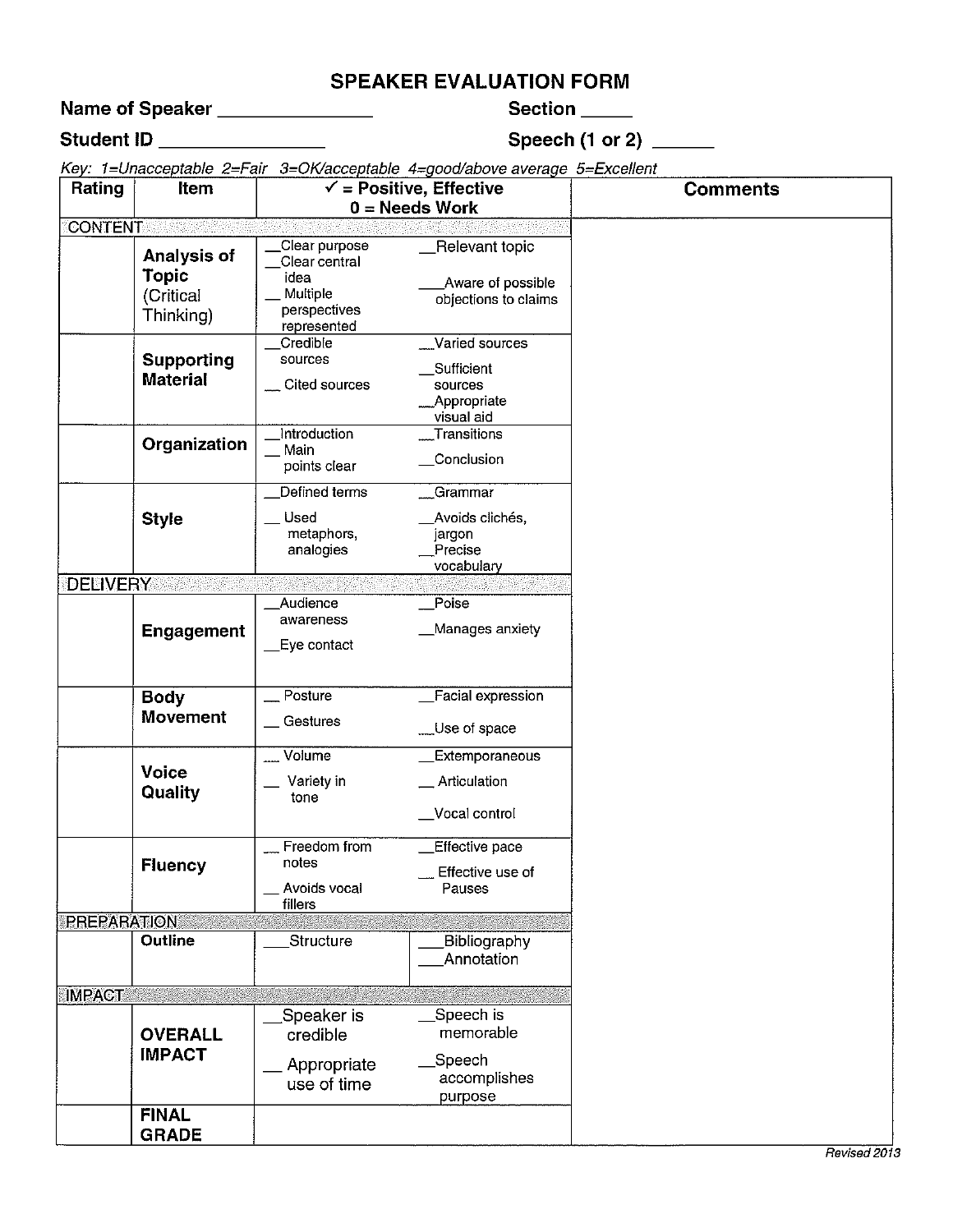## **GENERAL EDUCATION STUDENT LEARNING OUTCOME: ACTIVE CITIZENSHIP GENERAL EDUCATION STUDENT LEARNING OUTCOME: ACTIVE CITIZENSHIP**

A commitment to lifelong civic engagement at a local, national and/or global level. **A commitment to lifelong civic engagement at a local, national and/or global level.** 

|                                                 | <b>Capstone</b>                                                                                                                    |                                                                                                                                                    | <b>Milestones</b>                                                                                                                                        | Benchmark                                                                                                                                                |
|-------------------------------------------------|------------------------------------------------------------------------------------------------------------------------------------|----------------------------------------------------------------------------------------------------------------------------------------------------|----------------------------------------------------------------------------------------------------------------------------------------------------------|----------------------------------------------------------------------------------------------------------------------------------------------------------|
| <b>Cultures</b><br>Diversity of Communities and | attitudes and beliefs as paramount<br>The student sees diversity of                                                                | understanding of diverse attitudes<br>The student demonstrates an                                                                                  | her attitudes and beliefs are different<br>The student acknowledges that his or                                                                          | her attitudes and beliefs are different<br>The student acknowledges that his or                                                                          |
|                                                 | with diversity.<br>and promotes others' engagement                                                                                 | diverse attitudes and beliefs.<br>of working within and exposure to<br>own attitudes and beliefs as a result<br>and beliefs and adjusts his or her | attitudes and beliefs, understanding<br>communities and reflects upon those<br>the differences. The student exhibits<br>from those of other cultures and | different and/or diverse communities<br>curiosity or interest in learning about<br>communities. The student has some<br>from those of other cultures and |
|                                                 |                                                                                                                                    |                                                                                                                                                    | cultures.<br>curiosity about what can be learned<br>from diverse communities and                                                                         | and cultures.                                                                                                                                            |
| Civic Identity and Commitment                   | experience in civic engagement<br>The student provides evidence of                                                                 | experience in civic engagement<br>The student provides evidence of                                                                                 | experience in civic engagement<br>The student provides evidence of                                                                                       | of her/his experiences in civic<br>The student provides some evidence                                                                                    |
|                                                 | activities and describes what she/he<br>has learned about her or himself as it                                                     | activities and describes what she/he<br>has learned about her or himself as it                                                                     | suggests the student's involvement in<br>activities; however, evidence                                                                                   | connect experiences to civic identity.<br>engagement activities and does not                                                                             |
|                                                 | sense of civic identity and continued<br>commitment to public action.<br>relates to a reinforced and clarified                     | identity and commitment.<br>relates to a growing sense of civic                                                                                    | a sense of civic identity<br>course requirements rather than from<br>civic engagement activities is<br>generated from expectations or                    |                                                                                                                                                          |
| Civic Action and Reflection                     | independent experience and shows<br>The student demonstrates                                                                       | independent experience and team<br>he student demonstrates                                                                                         | in civically focused actions and<br>The student has clearly participated                                                                                 | some civic activities but shows little<br>The student has experimented with                                                                              |
|                                                 | complex or multiple civic<br>initiative in team leadership of                                                                      | reflective insights or analysis about<br>leadership of civic action, with                                                                          | these actions may benefit<br>begins to reflect or describe how                                                                                           | aims or effects and little commitment<br>internalized understanding of their                                                                             |
|                                                 | about the aims and accomplishments<br>by reflective insights or analysis<br>engagement activities, accompanied<br>of one's actions | one's actions.<br>the aims and accomplishments of                                                                                                  | individual(s) or communities.                                                                                                                            | to future action.                                                                                                                                        |
| Civic Contexts/Structures                       | across and within community<br>commitment to collaboratively work<br>The student demonstrates ability and                          | commitment to work actively within<br>community contexts and structures<br>The student demonstrates ability and                                    | participate in civic contexts and<br>identifying intentional ways to<br>The student demonstrates experience                                              | contexts and structures<br>The student experiments with civic<br>organizations, movements,                                                               |
|                                                 | to achieve a civic aim.<br>campaigns, associations, causes, etc.)<br>contexts and structures<br>(organizations, movements)         | to achieve a civic aim.<br>campaigns, associations, causes, etc.)<br>(organizations, movements,                                                    | movements, campaigns, associations,<br>causes, etc.).<br>structures (organizations,                                                                      | etc.), tries out a few to see what fits.<br>campaigns, associations, causes                                                                              |
|                                                 |                                                                                                                                    | Fifterive Date: 2015 - Format Revised: 2020                                                                                                        |                                                                                                                                                          |                                                                                                                                                          |

**Effective Date: 2015 - Format Revised: 2020** 

For information, please contact the School of General Studies 908-737-0330 or <u>www.kean.edu/academics/college-liberal-arts/school-general-studies</u><br>For information, please contact the School of General Studies 908-737-0330 **For information, please contact the School of General Studies 908-737-0330 or Kean University 1000 Morris Avenue, Union NJ 07083 www.kean.eduwww.kean.edu/academics/college-liberal-arts/school-general-studies**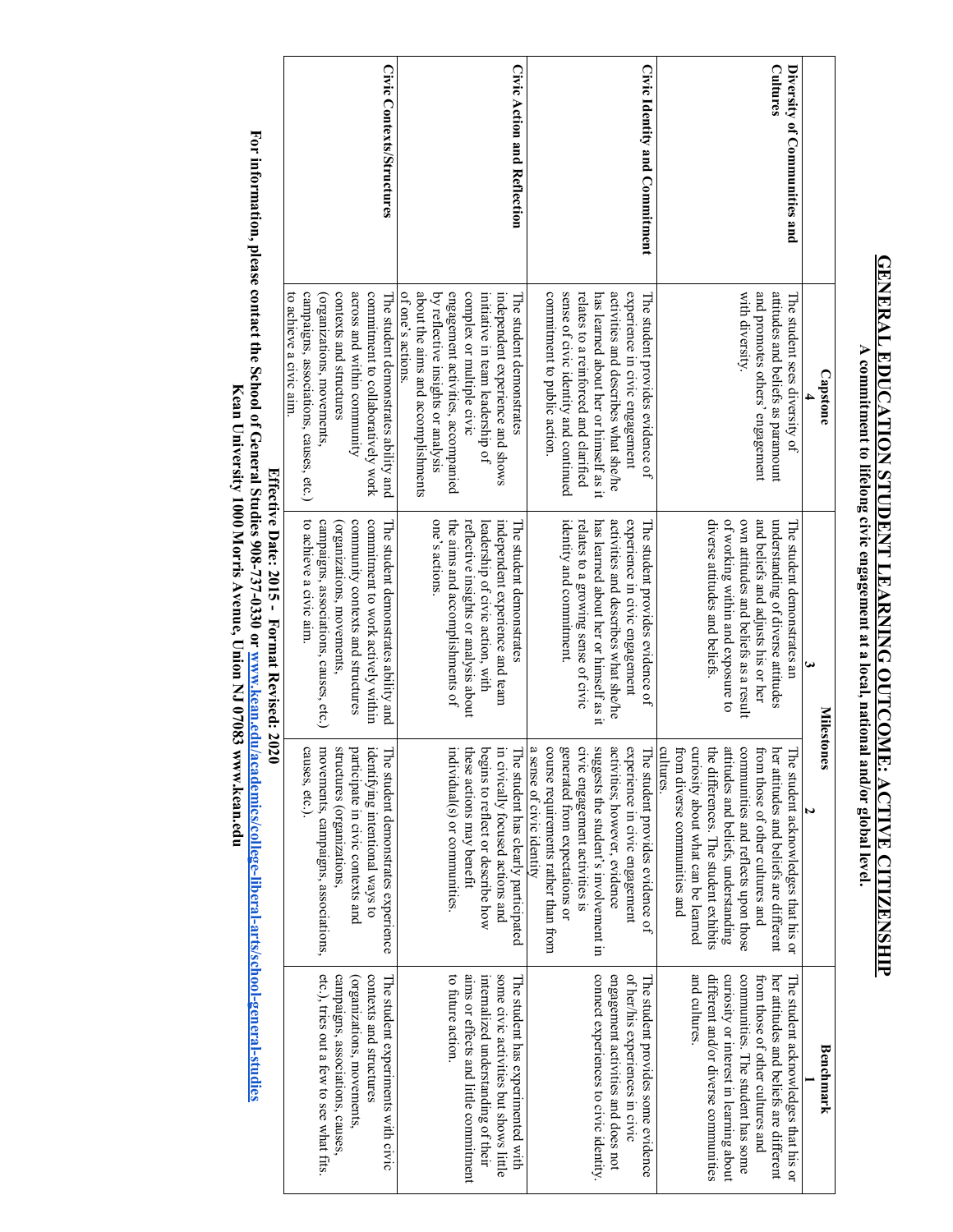### Grammar/Mechanics Organization Development **Revisions Revisions Development Focus** Genre/Audience **Grammar/Mechanics Organization Genre/Audience** exist, and those that appear are Errors do not detract from the occasionally raises questions or specific, relevant information manipulate those conventions in demonstrates a skillful ability to appropriate. four torms of revision as original. The writer used all the final draft stronger than the the final draft stronger than the Almost all of the revisions make minor or reflect obscure rules. minor or reflect obscure rules. writer's ideas. Few or no errors writer's ideas. Few or no errors the smooth delivery of the the smooth delivery of the essay's central focus and form Errors do not detract from the feeling of wholeness and skill overall pieces that imparts a for both paragraphs and the wishes for more information wishes for more information. However, the reader illustrates the essay's focus that clarifies, extends and that clarifies, extends and All ideas are developed with thought constructed a complex, well reader feels like the writer has reader feels like the wri Explicit, nuanced stance. The Explicit, nuanced stance. The reader's expectations out while still fulfilling the ways that make their work stand ways that make their work stand manipulate those conventions in general. In addition, the writer genre and academic writing in all of the conventions for the appropriate. four forms of revision as original. The writer used all Almost all of the revisions make exist, and those that appear are essay's central focus and form feeling of wholeness and skill. overall pieces that imparts a for both paragraphs and the The writer uses a logical order occasionally raises questions or However, the reader illustrates the essay's focus. specific, relevant information All ideas are developed with constructed a complex, well reader's expectations out while still fulfilling the demonstrates a skillful ability to general. In addition, the writer genre and academic writing in all of the conventions for the The writer follows all or almost The writer uses a logical order The writer follows all or almost -out point. **Capstone 5** The ability to speak and write effectively to convey and make an evidence-based argument **The ability to speak and write effectively to convey and make an evidence-based argument**  writer used most of the forms of revisions make the final draft Most, but not all, of the slight breakdowns exist, but but that may not be artful. Some overall pieces that are ettective questions or wishes for more reader occasionally raises developed with specific, or that the stance could be more some mnot points are missing of a 5. The reader may feel like nuanced, but not to the degree Stance is explicit and/or conventions in ways that make effort made to manipulate those genre and academic writing in all, of the conventions for the deleted material but should have to use others. (ex. added and revision, but may have needed stronger than the original. The point of distracting an average Errors are obvious but not to the gattes than patterns of error and seem more like isolated they are almost unnoticeable for both paragraphs and the The writer uses a logical order information. the essay's focus. However, the clarifies, extends, and illustrates relevant information that All major and minor ideas are their work stand out while still general. There is evidence of The writer follows most, if not also rearranged it). deleted material but should have to use others. (ex. added and revision, but may have needed writer used mo stronger than the original. The revisions make the final draft Most, but not all, of the rea point of distracting an average Errors are obvious but not to the gaffes than patterns of error. and seem more like isolated they are almost unnoticeable slight breakdowns exist, but but that may not be artful. Some overall pieces that are effective The writer uses a logical order information. questions or wishes for more reader occasionally raises the essay's focus. However, the clarifies, extends, and illustrates relevant information that developed with specific, All major and minor ideas are complex. or that the stance could be more some minor points are missing of a 5. The reader may feel like nuanced, but not to the degree Stance is explicit and/or expectations. expectations fultilling the reader's fulfilling the their work stand out while still conventions in ways that make effort made to manipulate those general. There is evidence of genre and academic writing in all, of the conventions for the The writer follows most, if not also rearranged it) der. aragraphs and the **Capstone** st of the forms of **4 Effective Date: 2015**  abrupt or inappropriate for the kind of almost entirely unclear information or with  $X<sup>n</sup>$  without giving reasons for different in others" or "I agree/disagree conventions. However they do so in a may distract from the draft's quality also needed. Some of the revisions substitution and rearrangement were used addition and deletion, even if others are needed. The writer mostly boundaries, verb endings). errors may exist (ex. sentence meaning. Patterns of status-marking and documentation errors begin to Grammatical, mechanical, spelling, paragraphs ideas relationship implied among the sentences are out of place. and some overall. At the paragraph level, some in some places but holds together convey. and without the writer thinking seems to have been written quickly generalizations. Overall, the piece made up of vague or commonplace examples. The support is made up of supported with inappropriate Most ideas are not developed or are A and B are alike in some ways and defined in general terms (i.e. "subject Stance is somewhat clear, but may be to engage the audience. formulaic way that shows little attempt may distract from the draft's quality. also needed. Some of the revisions substitution and rearrangement were though others are needed. used additio others are needed. The writer mostly make the final draft stronger, but make the final draft stronger, but The draft includes some revisions that boundaries, verb endings). errors may exist (ex. sentence meaning. Patterns of status interfere with understanding the text's interfere with understanding the text's and documentation errors begin to Grammatical, mechanical, spelling, paragraphs ideas. relationship implied among the abrupt or inappropriate for the kind of transitions between sentences are transitions between sentences are sentences are out of place. and some overall. At the paragraph level, some in some places The structure of the essay breaks down The structure of the essay breaks down through the ideas he or she wanted to through the ideas he or she wanted to and without the writer thinking seems to have been written quickly generalizations. Overall, the piece made up of vague or commonplace almost entirely unclear information or examples. The support is mad supported with inappropriate Most ideas are not developed or are their stance). with X" without giving reasons for different in others" or "I agree/disagree A and B are alike in some ways and defined in general terms (i.e. "subject Stance is somewhat clear, but may be to engage the audience. formulaic way that shows little attempt conventions. However they do so in a The writer follows most of the The writer follows most of the The draft includes some revisions that heir stance) n and deletion, even if but holds together **Format Revised: 2020 3 2 Milestone Milestone** consistently. They may also not follow conventions but does not do so used only one form of revision even draft's quality. The writer may have of which have no influence on the final exist difficult. Multiple patterns of error understanding the text's meaning documentation errors make mechanical, spelling, and to have been planned quickly and not the paragraph's ideas. The pieces seem for the kind of relationships implied by sentences are abrupt or inappropriate Most of the transitions between multiple sentences are out of place and unclear. At the paragraph level The structure of the essay feels rough convey. through the ideas he or she wanted to and without the writer thinking generalizations. Overall, the piece vague or commonplace almost entirely unclear or made up or examples. The support is made up of supported with inappropriate apply to part of the piece. Vague stance or purpose. It may only conventions. some conventions, but the reader gets though others are needed used only one form of revision even draft's quality. The writer may have of which have no influence on the final The draft includes few revisions, most difficult. Multiple patterns of error understanding the text's meaning documentation errors make mechanical, sp Several distracting grammatical, revised. to have been planned quickly an the paragraph's ideas. The pieces seem for the kind of relationships implied by sentences are abrupt or inappropriate Most of the transitions between multiple sentences are out of place. and unclear. At the paragraph level, The structure of the essay feels rough through the ideas he and without the writer thinking seems to have been written quickly seems to have been written quickly generalizations. Overall, the piece vague or commonplace almost entirely unclear or made up or examples. The support is made up of supported with inappropriate Most ideas are not developed or are Most ideas are not developed apply to part o Vague stance or purpose. It may only conventions. the sense the writer understands the the sense the writer understands the some conventions, but the reader gets consistently. They may also not follo conventions but does not do so The writer follows most of the The writer follows most of the The draft includes few revisions, most Several distracting grammatical, or she wanted to or are academic writing in retyped the original draft seems like the writer just or make it worse. It on the final draft's quality either have no influence few revisions; most make understanding the documentation errors spelling and grammatical, mechanical, Numerous distracting Numerous distracting transitions or no effective use of disorganized, with little coherence; sentences are paragraphs lack overall organization. The unclear or confusing any development at all. purpose No clear stance or No clear stance or general. conventions and of most or any of the genre retyped the original draft. seems like the writer just or make it worse. It on the final draft's quality either have no influence few revisions; most The draft includes very impossibl e. text's meaning difficult or make understanding the documentation errors spelling and grammatical, mechanical, transitions. or no effective use of disorganized, with little coherence; sentences are paragraphs lack overall organization. The unclear or confusing The writer uses an The writer uses an any development at all. Ideas are stated without Ideas are stated without academic writing in conventions and of most or any of the genre The writer fails to follow The writer fails to follow The draft includes very Benchmark **Benchmark 1** work. no only one draft and nvention/planning writer turns in writer turns in revision. The revision. The No evidence of No evidence of invention/plan only one draft and **0**

**GENERAL EDUCATION STUDENT LEARNING OUTCOME: COMMUNICATION LITERACIES WRITING RUBRIC**

**GENERAL EDUCATION STUDENT LEARNING OUTCOME: COMMUNICATION LITERACIES WRITING RUBRIC** 

For information, please contact the School of General Studies 908-737-0330 or www.kean.edu/academics/college-liberal-attis/school-general-studies **For information, please contact the School of General Studies 908-737-0330 or** Kean University 1000 Morris Avenue, Union NJ 07083 www.kean.edu **Kean University 1000 Morris Avenue, Union NJ 07083 www.kean.edu**Effective Date: 2015 - Format Revised: 2020 **www.kean.edu/academics/college-liberal-arts/school-general-studies**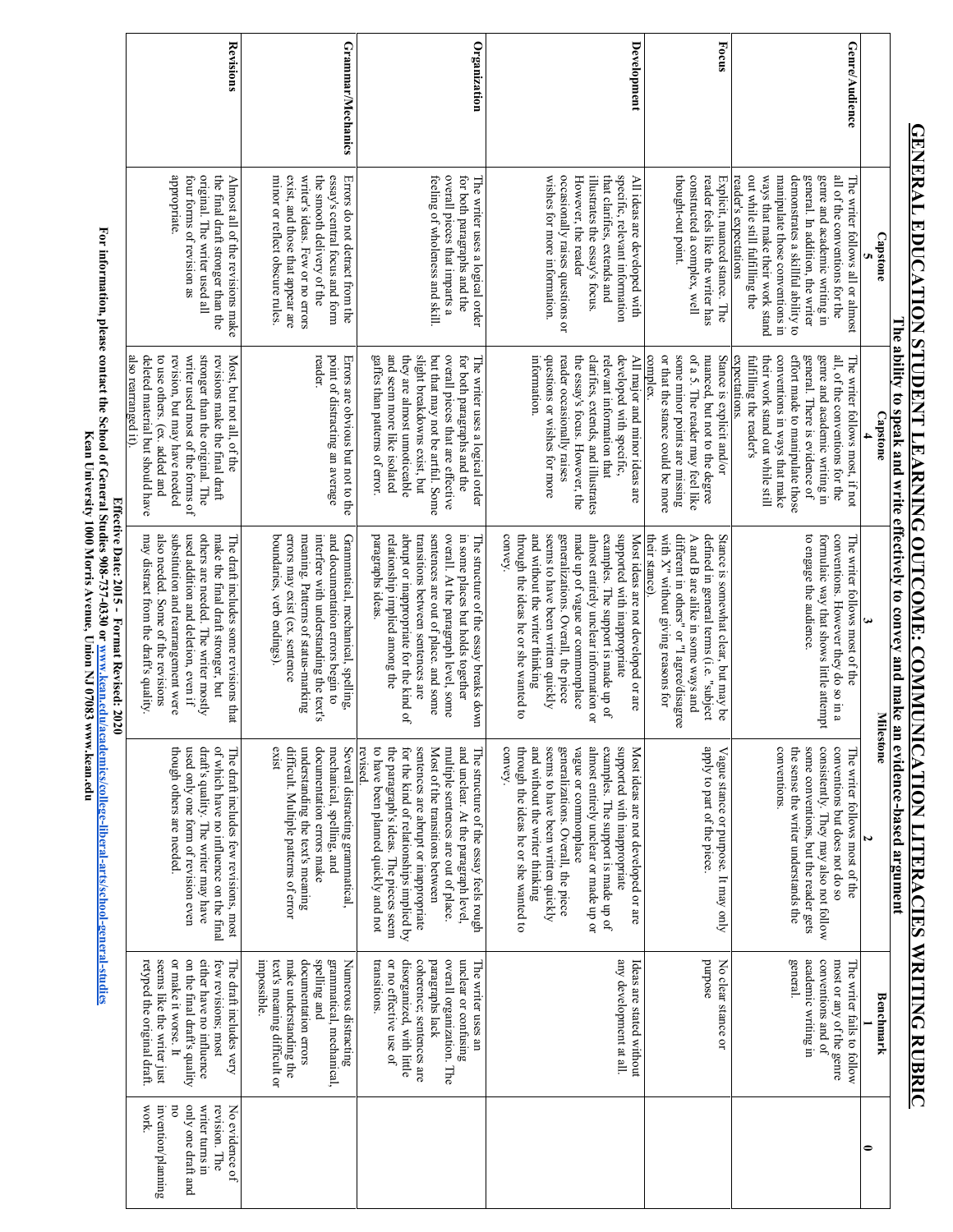|                             |                                                                               | The ability to utilize reflective analysis to draw informed conclusions. |                                                                         |                                                        |
|-----------------------------|-------------------------------------------------------------------------------|--------------------------------------------------------------------------|-------------------------------------------------------------------------|--------------------------------------------------------|
|                             | <b>Capstone</b>                                                               | Miles                                                                    | tones                                                                   | Benchmark                                              |
|                             |                                                                               | ω                                                                        | W                                                                       |                                                        |
| Explanation of Issues       | critically is stated clearly and described<br>Issue/ problem to be considered | critically is stated, described, and<br>Issue/problem to be considered   | critically is stated but description<br>Issue/ problem to be considered | considered critically is stated<br>Issue/problem to be |
|                             | comprehensively, delivering all relevant                                      | clarified so that understanding is                                       | leaves some terms undefined,                                            | without clarification or                               |
|                             | information necessary for full                                                | not seriously impeded by                                                 | ambiguities unexplored, boundaries                                      | description.                                           |
|                             | understanding.                                                                | omissions.                                                               | undetermined, and/ or backgrounds                                       |                                                        |
|                             |                                                                               |                                                                          | unknown.                                                                |                                                        |
| Evidence: {Selecting and    | Information is taken from source(s) with                                      | Information is taken from                                                | Information is taken from source(s)                                     | Information is taken from                              |
| using information to        | enough interpretation/evaluation to                                           | source(s) with enough                                                    | with some interpretation/                                               | source(s) without any                                  |
| investigate a point of view | develop a comprehensive analysis or                                           | interpretation/evaluation to                                             | evaluation, but not enough to                                           | interpretation/evaluation.                             |
| or conclusion}              | synthesis. Viewpoints of experts are                                          | develop a coherent analysis or                                           | develop a coherent analysis or                                          | Viewpoints of experts are                              |
|                             | questioned thoroughly.                                                        | synthesis. Viewpoints of experts                                         | synthesis. Viewpoints of experts are                                    | taken as fact, without                                 |
|                             |                                                                               | are subject to questioning.                                              | questioning.<br>taken as mostly fact, with little                       | question.                                              |
| Influence of context and    | Integrates alternate, divergent, or                                           | Identifies own and others'                                               | Questions some assumptions.                                             | Acknowledges alternate,                                |
| assumptions and             | contradictory perspectives and                                                | assumptions and relevant contexts                                        | Identifies/includes (recognizes the                                     | divergent, or contradictory                            |
| embracing contradictions    | thoroughly (systematically and                                                | and incorporates alternate.                                              | value of) alternate, divergent, or                                      | perspectives or ideas. Shows                           |
|                             | methodically) analyzes own and others'                                        | divergent, or contradictory                                              | contradictory perspectives or ideas                                     | an emerging awareness of                               |
|                             | assumptions and carefully evaluates the                                       | perspectives or ideas in an                                              | when presenting a position. May be                                      | present assumptions. Begins                            |
|                             | relevance of contexts when presenting a                                       | a position.<br>exploratory way when presenting                           | than one's own (or vice versa).<br>more aware of others' assumptions    | to identify some contexts                              |
| Student's position          | Specific position (perspective, thesis/<br>position.                          | Specific position (perspective,                                          | Specific position (perspective,                                         | Specific position<br>when presenting a position.       |
| (perspective,               | hypothesis) is imaginative, taking into                                       | thesis/ hypothesis) takes into                                           | thesis/ hypothesis) acknowledges                                        | (perspective, thesis/                                  |
| thesis/hypothesis)          | account the complexities of an issue.                                         | account the complexities of an                                           | different sides of an issue.                                            | hypothesis) is stated, but is                          |
|                             | Limits of position (perspective, thesis/                                      | issue. Others' points of view are                                        |                                                                         | simplistic and obvious.                                |
|                             | hypothesis) are acknowledged and                                              | acknowledged within position                                             |                                                                         |                                                        |
|                             | others' points of view are synthesized<br>within position.                    | (perspective, thesis/ hypothesis).                                       |                                                                         |                                                        |
| Connecting, Synthesizing,   | Transforms ideas or solutions into                                            | Synthesizes ideas or solutions into                                      | Connects ideas or solutions in novel                                    | Recognizes existing                                    |
| Transforming                | entirely new forms                                                            | a coherent whole                                                         | ways.                                                                   | solutions.<br>connections among ideas or               |
| Conclusions and related     | Conclusions and related outcomes                                              | Conclusion is logically tied to a                                        | Conclusion is logically tied to                                         | Conclusion is inconsistently                           |
| outcomes (implications      | (consequences and implications) are                                           | range of information, including                                          | information (because information is                                     | tied to some of the                                    |
| and consequences)           | logical and reflect student's informed                                        | opposing viewpoints; related                                             | chosen to fit the desired                                               | information discussed;                                 |
|                             | evaluation and ability to place evidence                                      | outcomes (consequences and                                               | conclusion); some related outcomes                                      | related outcomes                                       |
|                             | and perspectives discussed in priority                                        | implications) are identified                                             | (consequences and implications) are                                     | consequences and                                       |
|                             | order.                                                                        | clearly.                                                                 | identified clearly.                                                     | implications) are                                      |
|                             |                                                                               | Effective Date: 2015 - Format Revised: 2020                              |                                                                         | oversimplified.                                        |
|                             |                                                                               |                                                                          |                                                                         |                                                        |

**GENERAL EDUCATION STUDENT LEARNING OUTCOME: CRITICAL THINKING**

**GENERAL EDUCATION STUDENT LEARNING OUTCOME: CRITICAL THINKING** 

**of General Stu dies 908-737-0330 or w w w.kean.ed**

**dies**

**For information, please contact the School u/academics/college-liberal-arts/school-general-stu Kean U niversity 1000 Morris A ven ue, U nion N J 07083 w w w.kean.ed u**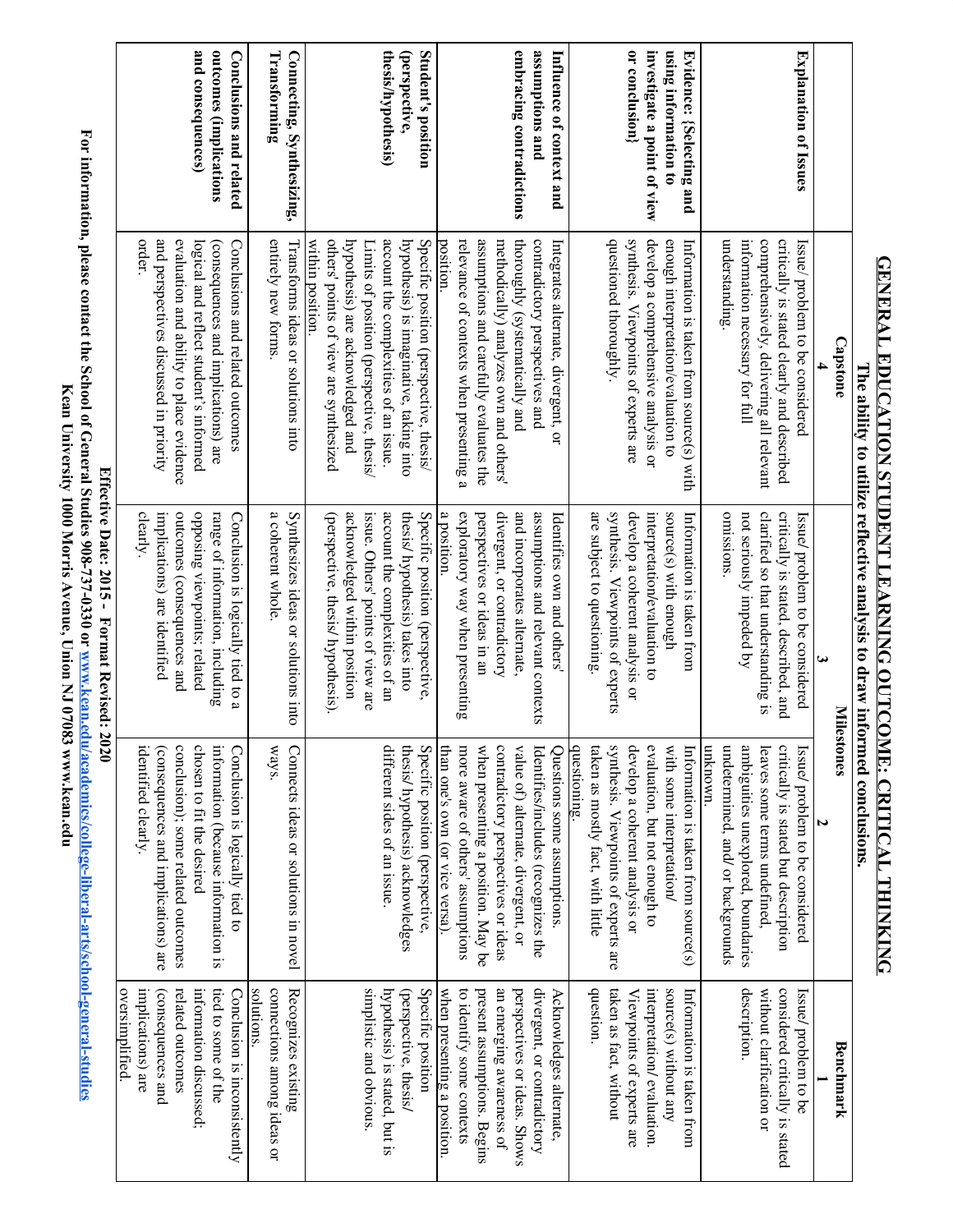|                                | <b>Capstone</b>                           | س<br><b>Milestones</b>                      | N                                                 | Benchmark                       |
|--------------------------------|-------------------------------------------|---------------------------------------------|---------------------------------------------------|---------------------------------|
| Global Self-Awareness          | Articulates insights into own             | Recognizes new perspectives                 | Identi<br>fies own cultural rules and             | Show some awareness of own      |
| within the context of cultural | cultural rules and biases                 | about own cultural and biases and           | biases and demonstrates partial                   | cultural rules and biases but   |
| humility                       |                                           | demonstrates considerable                   | understanding of complexity of                    | uncomfortable with identifying  |
|                                |                                           | understanding of the complexity             | other cultures                                    | possible cultural differences   |
|                                |                                           | of other cultures                           |                                                   | with others                     |
| Perspective Taking within      | Demonstrates sophisticated                | Synthesizes other perspectives              | Identifies components of other                    | Demonstrates a beginning        |
| the context of cultural        | understanding of inclusivity              | (such as cultural, disciplinary,            | cultural perspectives but                         | understanding of the            |
| humility                       | through cultural perspective              | and ethical) when investigating             | responds with own worldview                       | complexity of other cultures    |
|                                | taking; can distinguish cultural          | subjects within natural and                 | Beginning to become aware that                    |                                 |
|                                | components that violate human             | human systems                               | misunderstandings can occur due                   |                                 |
|                                | rights                                    |                                             | to these differences but remain                   |                                 |
|                                |                                           |                                             | unable to negotiate a shared                      |                                 |
| <b>Cultural Diversity</b>      | Adapts and applies a deep                 | Analyzes substantial                        | Identifies some understanding of<br>understanding | Views the experiences of others |
|                                | understanding of multiple                 | understanding of multiple                   | multiple worldviews but not yet                   | but does so through own         |
|                                | worldviews, experiences, and              | worldviews and beginning to                 | able to engage in meaningful                      | cultural perspective; remains   |
|                                | power structures while                    | engage in meaningful interaction            | interactions with other cultures                  | unable to negotiate a shared    |
|                                | initiating meaningful                     | with other cultures                         |                                                   | understanding                   |
|                                | interaction with other cultures           |                                             |                                                   |                                 |
|                                | to address significant global<br>problems |                                             |                                                   |                                 |
| <b>Attitudes Curiosity</b>     | Asks complex questions about              | Asks increasingly complex                   | Asks simple or surface questions                  | Shows some interest in learning |
|                                | other cultures, seeks out and             | questions about other cultures              | about<br>other cultures                           | more about other cultures       |
|                                | investigates answers that reflect         | and mvestigates answers                     |                                                   |                                 |
|                                | multiple cultural perspectives            |                                             |                                                   |                                 |
| <b>Attitude Openness</b>       | Initiates and develops                    | Initiates and develop interactions          | Expresses openness to most                        | Interacts with culturally       |
|                                | interactions with culturally              | with culturally different others            | interactions with culturally                      | different others and is unaware |
|                                | different others and suspends             | and begins to suspend judgment              | different others, has trouble                     | of own judgment                 |
|                                | Judgment                                  |                                             | suspending judgment but                           |                                 |
|                                |                                           | Effective Date: 2015 - Format Revised: 2020 | expresses a willingness to change                 |                                 |
|                                |                                           |                                             |                                                   |                                 |

**GENERAL EDUCATION STUDENT LEARNING OUTCOME: DIVERSITY GENERAL EDUCATION STUDENT LEARNING OUTCOME: DIVERSITY** A commitment to promote inclusivity in a diverse world. **A commitment to promote inclusivity in a diverse world.**

For information, please contact the School of General Studies 908-737-0330 or www.kean.edu/academics/college-liberal-arts/school-general-studies<br>For information, please contact the School of General Studies 908-737-0330 or **For information, please contact the School of General Studies 908-737-0330 or** Kean University 1000 Morris Avenue, Union NJ 07083 www.kean.edu **Kean University 1000 Morris Avenue, Union NJ 07083 www.kean.eduwww.kean.edu/academics/college-liberal-arts/school-general-studies**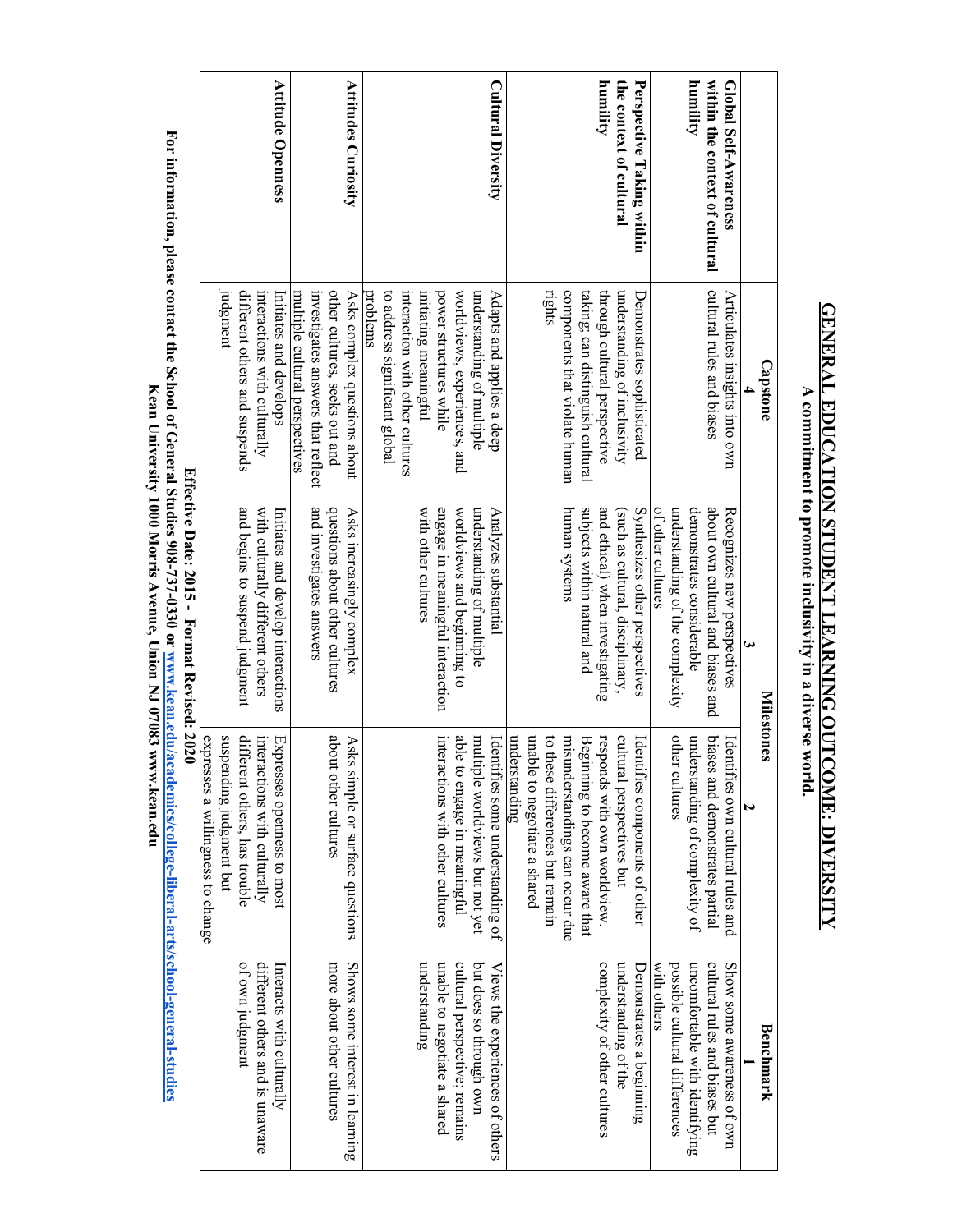## **GENERAL EDUCATION STUDENT LEARNING OUTCOME: ETHICAL JUDGMENT AND INTEGRITY GENERAL EDUCATION STUDENT LEARNING OUTCOME: ETHICAL JUDGMENT AND INTEGRITY** The ability to draw responsible conclusions from ethical questions to guide personal conduct. **The ability to draw responsible conclusions from ethical questions to guide personal conduct.**

|                                             | Academic Integrity<br>Conduct of Professional and                                                                                                                                                                                       | Perspectives/Concepts*<br><b>Application of Ethical</b>                                                                                                                                                                                                                                         | Perspectives/Concepts<br><b>Evaluation of Different Ethical</b>                                                                                                                                                                                                | Ethical Self-Awareness                                                                                                                             | Perspectives/Concepts<br><b>Understanding Different Ethical</b>                                                                         | Ethical Issue Recognition                                                                                                                                               |
|---------------------------------------------|-----------------------------------------------------------------------------------------------------------------------------------------------------------------------------------------------------------------------------------------|-------------------------------------------------------------------------------------------------------------------------------------------------------------------------------------------------------------------------------------------------------------------------------------------------|----------------------------------------------------------------------------------------------------------------------------------------------------------------------------------------------------------------------------------------------------------------|----------------------------------------------------------------------------------------------------------------------------------------------------|-----------------------------------------------------------------------------------------------------------------------------------------|-------------------------------------------------------------------------------------------------------------------------------------------------------------------------|
|                                             | situation.<br>an academic or professional<br>independently apply ethical<br>Student can accurately and<br>knowledge into appropriate action in                                                                                          | able to consider full implications of<br>ethical question, accurately, and is<br>ethical perspectives/concepts to an<br>the application.<br>Student can independently apply                                                                                                                     | concepts. The student can reasonably<br>defense is adequate and effective.<br>defend against them and the student's<br>different ethical perspectives/<br>assumptions, and implications of<br>Student states positions, objections,                            | the core beliefs and discussion have<br>both core beliefs and the origins of<br>Student discusses in detail/analyzes<br>greater depth and clarity. | and accurately explains the details of<br>them.<br>perspectives/concepts, can present,<br>Student names the                             | cross-relationships among the issues<br>when presented in a multilayered<br>Student can recognize ethical issues<br>(gray) context AND can recognize<br><b>Capstone</b> |
| Effective Date: 2015 - Format Revised: 2020 | appropriate action in an academic or<br>support ethical knowledge into<br>professional situation.<br>Student can accurately apply with                                                                                                  | partially consider the implications.<br>Student can accurately and<br>to an ethical question, but may<br>apply ethical perspectives/concepts<br>independently (to a new example)                                                                                                                | objections to, assumptions and<br>states objections to, assumptions and<br>Student states a position and can<br>student's response is inadequate<br>perspectives/concepts, but the<br>implications of different ethical<br>implications of, and respond to the | the basis for their core beliefs.<br>Student discusses core beliefs and                                                                            | partially explain its details<br>can present the gist of them, and<br>perspectives/concepts she/ he uses,<br>Student can name the major | relationships among the issues.<br>when presented in a multilayered<br>Student can recognize ethical issues<br>(gray) context OR can grasp cross-                       |
|                                             | appropriate action in an academic or<br>apply it.<br>professional situation but cannot<br>Student can understand the                                                                                                                    | example) and the application is<br>incomplete.<br>question, independently (to a new<br>perspectives/concepts to an ethical<br>Student can apply ethical                                                                                                                                         | is of a more personal nature.<br>state objections to, assumptions and<br>not respond to them or the response<br>perspectives/ concepts. Student does<br>implications of different ethical<br>Student states a position, and can                                | the origins of the core beliefs.<br>Student states both core beliefs and                                                                           | them.<br>and is only able to present the gist of<br>perspectives/concepts she/he uses,<br>Student can name the major                    | <b>Milestones</b><br>Student can recognize basic and<br>grasps the complexities or<br>interrelationships among the issues.<br>obvious ethical issues and partially      |
|                                             | apply to academic or professional<br>apply it. Student can partially<br>situation.<br>appropriate action in an academic or<br>Student can understand the<br>professional situation but cannot<br>identify a course of action but cannot | support (using examples, in a class,<br>perspectives/concepts independently<br>Student is unable to apply ethical<br>them to an ethical question with<br>perspectives/concepts and can apply<br>Student can understand ethical<br>in a group, or a fixed-choice setting).<br>to a new example). | assumptions and limitations of the<br>state the objections to and<br>different perspectives/ concepts.<br>Student states a position but cannot                                                                                                                 | or articulates the basis for the core<br>beliefs.<br>Student states core beliefs partially                                                         | perspectives/concepts she/he uses.<br>Student can name the major                                                                        | obvious ethical issues but fails to<br>interrelationships.<br>grasp complexity or<br>Student can recognize basic and<br>Benchmark                                       |

**For information, please contact the School of General Studies 908-737-0330 or www.kean.edu/academics/college-liberal-arts/school-general-studies** For information, please contact the School of General Studies 908-737-0330 or <u>www.kean.edu/academics/college-liberal-arts/school-general-studies</u><br>For information, please contact the School of General Studies 908-737-0330 **University 1000 Morris Avenue, Union NJ 07083 www.kean.edu**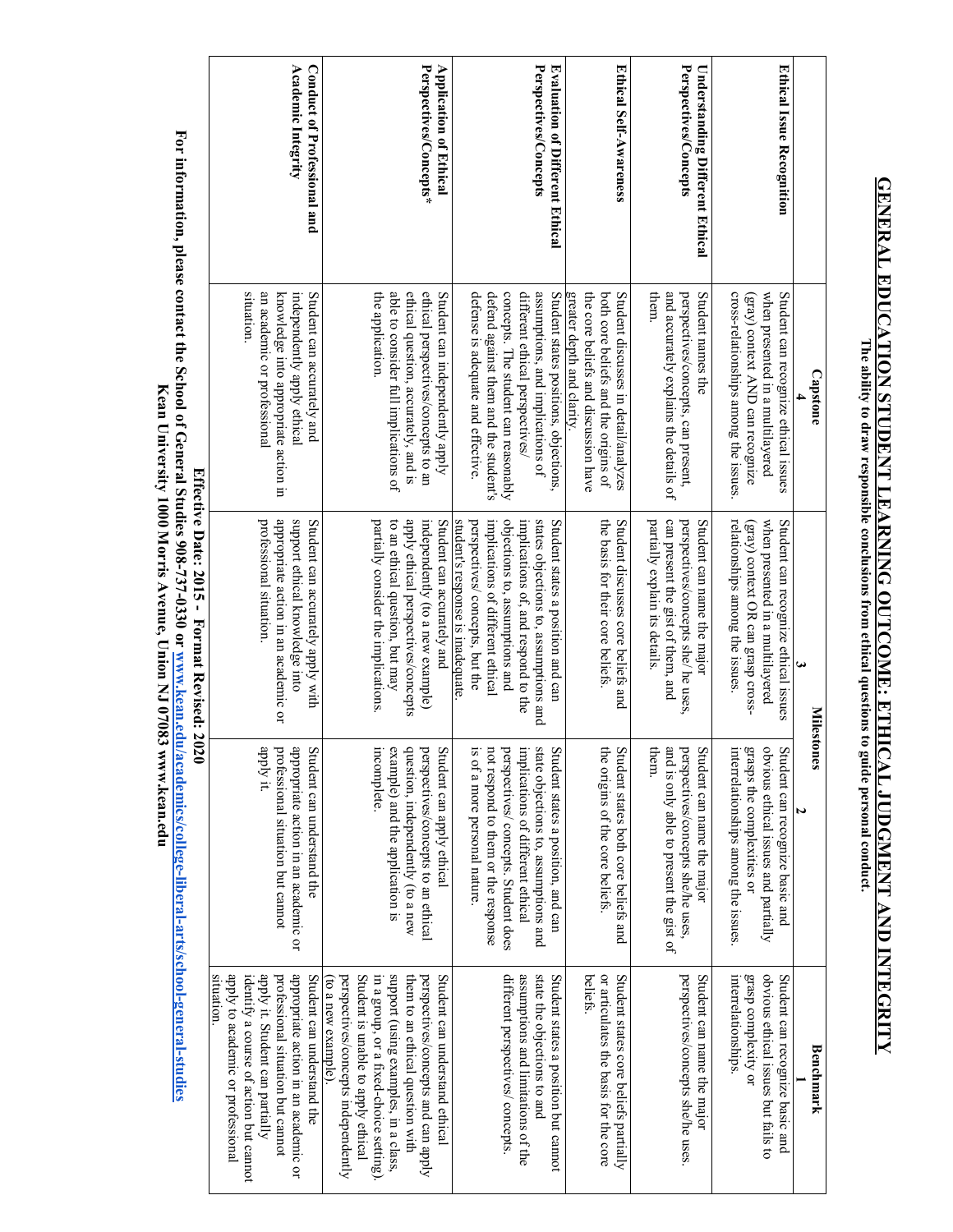# **GENERAL EDUCATION STUDENT LEARNING OUTCOME: INFORMATION AND TECHNOLOGY LITERACY GENERAL EDUCATION STUDENT LEARNING OUTCOME: INFORMATION AND TECHNOLOGY LITERACY**

The ability to utilize information and communications technology critically and effectively in a rapidly changing world. **The ability to utilize information and communications technology critically and effectively in a rapidly changing world.**

|                                    |                                       | <b>ENFIGHTEN FIGHT EFFIGHT FIGHT FOOTEN</b> |                                       |                                       |
|------------------------------------|---------------------------------------|---------------------------------------------|---------------------------------------|---------------------------------------|
|                                    | <b>Capstone</b>                       | <b>Milestone</b>                            | S                                     | Benchmark                             |
|                                    |                                       |                                             |                                       |                                       |
| Identifies and accesses needed     | Independently identifies and accesses | Identifies and accesses needed              | Identifies and accesses needed        | Attempts to identify and access       |
| information                        | needed information.                   | information with minimal support            | information with support and          | needed information but requires       |
|                                    |                                       | and guidance.                               | guidance.                             | significant or extensive support and  |
|                                    |                                       |                                             |                                       | assistance                            |
| Critically evaluates information   | Uses relevant and appropriate         | Uses information from a variety of          | Uses information from a limited       | Uses information iron a limited       |
|                                    | information from a variety of         | sources, most of which are                  | variety of sources, some of which are | variety of sources, most of which are |
|                                    | sources.                              | appropriate and relevant.                   | appropriate and relevant.             | inappropriate and irrelevant.         |
| Uses information effectively to    | Uses information independently to     | Uses information with minimal               | Uses information with support and     | Uses information with support and     |
| achieve objectives                 | meet all objectives.                  | support and guidance to meet most           | guidance to meet some objectives      | assistance but may meet few or no     |
|                                    |                                       | objectives.                                 |                                       | objectives.                           |
| Uses information in a responsible, | Uses information in a fully           | Uses information in a mostly                | Uses information with some            | Uses information with minimal         |
| ethical and legal manner           | responsible, ethical, and legal       | responsible, ethical, and legal             | awareness of how to do so in an       | awareness of how to do so in an       |
|                                    | manner.                               | manner.                                     | ethical, responsible, and legal       | ethical, responsible, and legal       |
|                                    |                                       |                                             | manner                                | manner                                |

### INFORMATION LITERACY RUBRIC **INFORMATION LITERACY RUBRIC**

|                                   |                                    | TECHNOLOGY LITERACY RUBRIC        |                                   |                                      |
|-----------------------------------|------------------------------------|-----------------------------------|-----------------------------------|--------------------------------------|
|                                   | <b>Capstone</b>                    |                                   | <b>Milestones</b>                 | Benchmark                            |
|                                   |                                    |                                   |                                   |                                      |
| Identifies and accesses needed    | Independently identifies and       | Identifies and navigates needed   | Identifies and navigates needed   | Attempts to identify and navigate    |
| technology                        | navigates needed technology.       | technology with minimal guidance. | technology with support and       | needed technology but requires       |
|                                   |                                    |                                   | guidance.                         | significant or extensive support and |
|                                   |                                    |                                   |                                   | assistance                           |
| Shows ability to actively engage  | Actively and independently engages | Engages with new technology with  | Engages with new technology when  | Attempts to engage with new          |
| with new technology               | with new technology.               | minimal guidance.                 | required with support.            | technology when required with        |
|                                   |                                    |                                   |                                   | extensive support or assistance      |
| Uses technology effectively to    | Uses technology independently to   | Uses technology with minimal      | Uses technology with support and  | Uses technology with support and     |
| achieve objectives                | meet all objectives.               | guidance to meet most objectives. | guidance to meet some objectives. | assistance but may meet few or no    |
|                                   |                                    |                                   |                                   | objectives                           |
| Uses technology in a responsible, | Uses technology in a fully         | Uses technology in a mostly       | Uses technology with some         | Uses technology with minimal         |
| ethical and legal manner          | responsible, ethical, and legal    | responsible, ethical, and legal   | awareness of how to do so in an   | awareness of how to do so in an      |
|                                   | manner.                            | manner.                           | ethical, responsible, and legal   | ethical, responsible, and legal      |
|                                   |                                    |                                   | manner                            | manner                               |
|                                   |                                    |                                   |                                   |                                      |

Effective Dease contact the School of General Studies 908-737-0330 or www.kean.edu/academics/college-liberal-arts/school-general-studies<br>For information, please contact the School of General Studies 908-737-0330 or <u>www.ke</u> **For information, please contact the School of General Studies 908-737-0330 or** Kean University 1000 Morris Avenue, Union NJ 07083 www.kean.edu **Kean University 1000 Morris Avenue, Union NJ 07083 www.kean.eduEffective Date: 2015 - Format Revised: 2020 www.kean.edu/academics/college-liberal-arts/school-general-studies**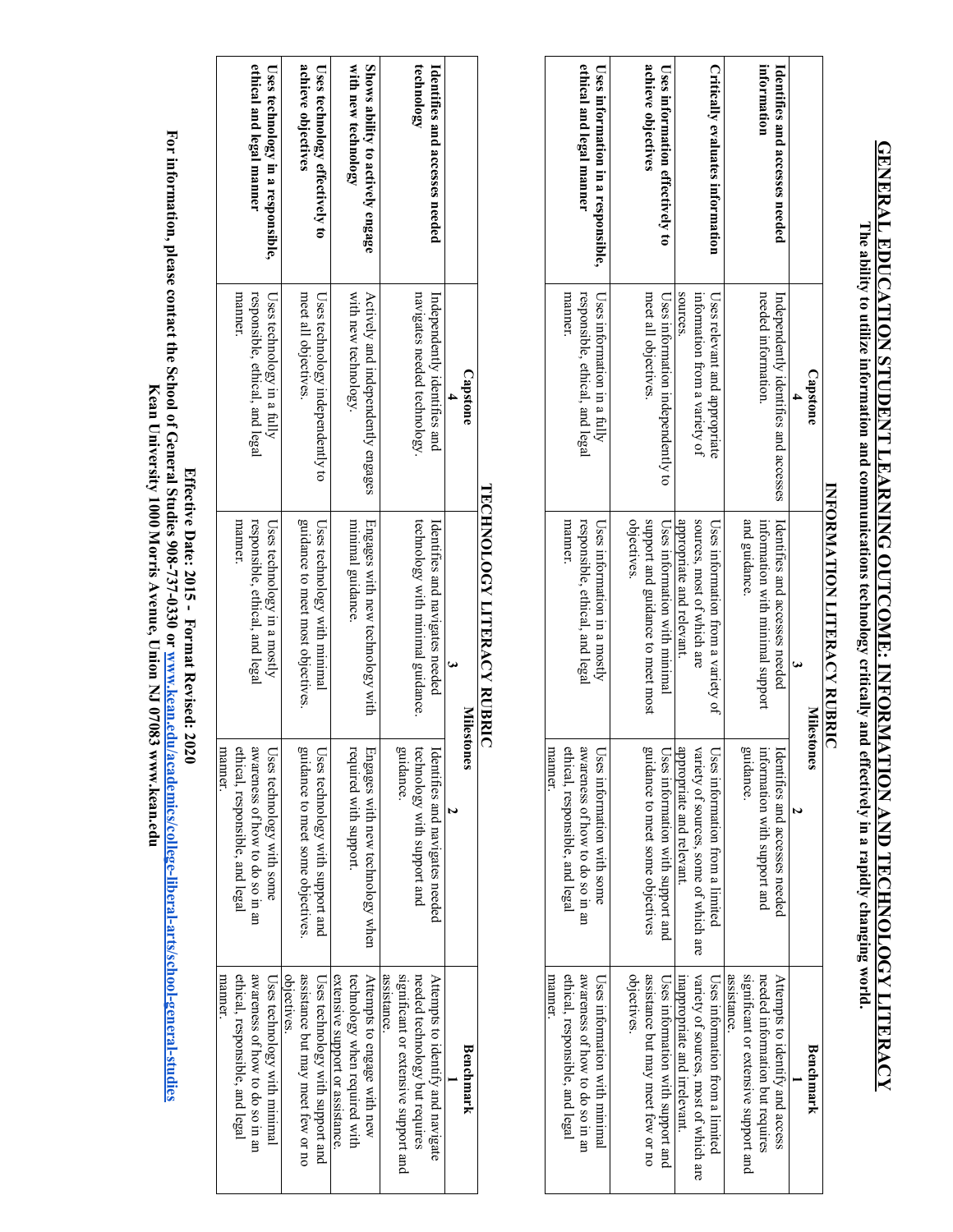| explain information presented<br>Interpretation: Ability to                    | information presented in<br>Provides accurate explanations of<br><b>Capstone</b>  | explanations of information<br>Provides accurate<br>ω<br>Miles | explanations of information<br>rovides somewhat accurate<br>tones                                               | presented in mathematical forms,<br>Attempts to explain information<br>Benchmark |
|--------------------------------------------------------------------------------|-----------------------------------------------------------------------------------|----------------------------------------------------------------|-----------------------------------------------------------------------------------------------------------------|----------------------------------------------------------------------------------|
| equations, graphs, diagrams,<br>in mathematical forms (e.g.,<br>tables, words) | appropriate inferences based on that<br>mathematical forms. Makes<br>information. | forms.<br>presented in mathematical                            | errors related to computations or<br>units.<br>out occasionally makes minor<br>oresented in mathematical forms, | about what the information means<br>but draws incorrect conclusions              |
| Representation: Ability to                                                     | Skillfully converts relevant                                                      | Competently converts                                           | $\log$ ompletes conversion of                                                                                   | Completes conversion of                                                          |
| convert relevant information                                                   | information into an insightful                                                    | relevant information into an                                   | nformation but resulting                                                                                        | information but resulting                                                        |
| into various mathematical                                                      | mathematical portrayal in a way that                                              | appropriate and desired                                        | nathematical portrayal is only                                                                                  | mathematical portrayal is                                                        |
| forms (e.g., equations, graphs,                                                | contributes to a further or deeper                                                | mathematical portrayal.                                        | partially appropriate or accurate.                                                                              | inappropriate or inaccurate.                                                     |
| diagrams, tables, words)                                                       | understanding.                                                                    |                                                                |                                                                                                                 |                                                                                  |
| Calculation                                                                    | Calculations attempted are essentially                                            | Calculations attempted are                                     | $\Box$ alculations attempted are either                                                                         | Calculations are attempted but are                                               |
|                                                                                | all successful and sufficiently                                                   | essentially all successful and                                 | msuccessful or represent only a                                                                                 | both unsuccessful and are not                                                    |
|                                                                                | comprehensive to solve the problem.                                               | sufficiently comprehensive to                                  | oction of the calculations                                                                                      | comprehensive.                                                                   |
|                                                                                | Calculations are also presented                                                   | solve the problem                                              | equired to comprehensively                                                                                      |                                                                                  |
| Application / Analysis: Ability                                                | elegantly (clearly, concisely, etc.)<br>Uses the quantitative analysis of data    | Uses the quantitative analysis                                 | solve the problem.<br>$\sqrt{1}$ ses the quantitative analysis of                                               | Uses the quantitative analysis of                                                |
| to make judgments and draw                                                     | as the basis for deep and thoughtful                                              | of data as the basis for                                       | lata as the basis for basic                                                                                     | data as the basis for tentative, basic                                           |
| appropriate conclusions based                                                  | judgments, drawing insightful,                                                    | competent judgments,                                           | udgments, drawing plausible                                                                                     | judgments, although is hesitant or                                               |
| on the quantitative analysis of                                                | carefully qualified conclusions from                                              | drawing reasonable and                                         | conclusions from this work.                                                                                     | uncertain about drawing                                                          |
| data, while recognizing the<br>limits of this analysis                         | this work.                                                                        | appropriately qualified<br>conclusions from this work.         |                                                                                                                 | conclusions from this work                                                       |
| Assumptions: Ability to make                                                   | Explicitly describes assumptions and                                              | Explicitly describes                                           | $\exists$ xplicitly describes assumptions.                                                                      | Attempts to describe assumptions                                                 |
| and evaluate important                                                         | provides compelling rationale for                                                 | assumptions and provides                                       |                                                                                                                 |                                                                                  |
| assumptions in estimation,                                                     | why each assumption is appropriate                                                | compelling rationale for why                                   |                                                                                                                 |                                                                                  |
| modeling, and data analysis                                                    | Shows awareness that confidence in                                                | assumptions are appropriate                                    |                                                                                                                 |                                                                                  |
|                                                                                | final conclusions is limited by the                                               |                                                                |                                                                                                                 |                                                                                  |
| Communication: Expressing                                                      | accuracy of the assumptions<br>Uses quantitative information in                   | Uses quantitative information                                  | Uses quantitative information,                                                                                  | Presents an argument for which                                                   |
| quantitative evidence in                                                       | connection with the argument or                                                   | in connection with the                                         | out does not effectively connect                                                                                | quantitative evidence is pertinent,                                              |
| support of the argument or                                                     | purpose of the work, presents it in an                                            | argument or purpose of the                                     | t to the argument or purpose of                                                                                 | but does not provide adequate                                                    |
| purpose of the work (in terms                                                  | effective format, and explicates it                                               | work, though data may be                                       | he work.                                                                                                        | explicit numerical support. (May                                                 |
| of what evidence is used and                                                   | with consistently high quality.                                                   | presented in a less than                                       |                                                                                                                 | use quasi-quantitative words such as                                             |
| how it is formatted, presented,                                                |                                                                                   | completely effective format                                    |                                                                                                                 | "many," "few," "increasing,"                                                     |
| and contextualized)                                                            |                                                                                   | or some parts of the                                           |                                                                                                                 | "small," and the like in place of                                                |
|                                                                                |                                                                                   | explication may be uneven.                                     |                                                                                                                 | actual quantities.)                                                              |
|                                                                                |                                                                                   | Effective Date: 2015 - Format Revised: 2020                    |                                                                                                                 |                                                                                  |

**The ability to utilize numerical data accurately and effectively to address real world problems.**

The ability to utilize numerical data accurately and effectively to address real world problems.

**GENERAL EDUCATION STUDENT LEARNING OUTCOME: QUANTITATIVE LITERACY**

**GENERAL EDUCATION STUDENT LEARNING OUTCOME: QUANTITATIVE LITERACY** 

For information, please contact the School of General Studies 908-737-0330 or <u>www.kean.edu/academics/college-liberal-arts/school-general-studies</u><br>Kean Universe contact the School of General Studies 908-737-0330 or <u>www.ke</u> **For information, please contact the School of General Studies 908-737-0330 or Kean University 1000 Morris Avenue, Union NJ 07083 www.kean.eduwww.kean.edu/academics/college-liberal-arts/school-general-studies**